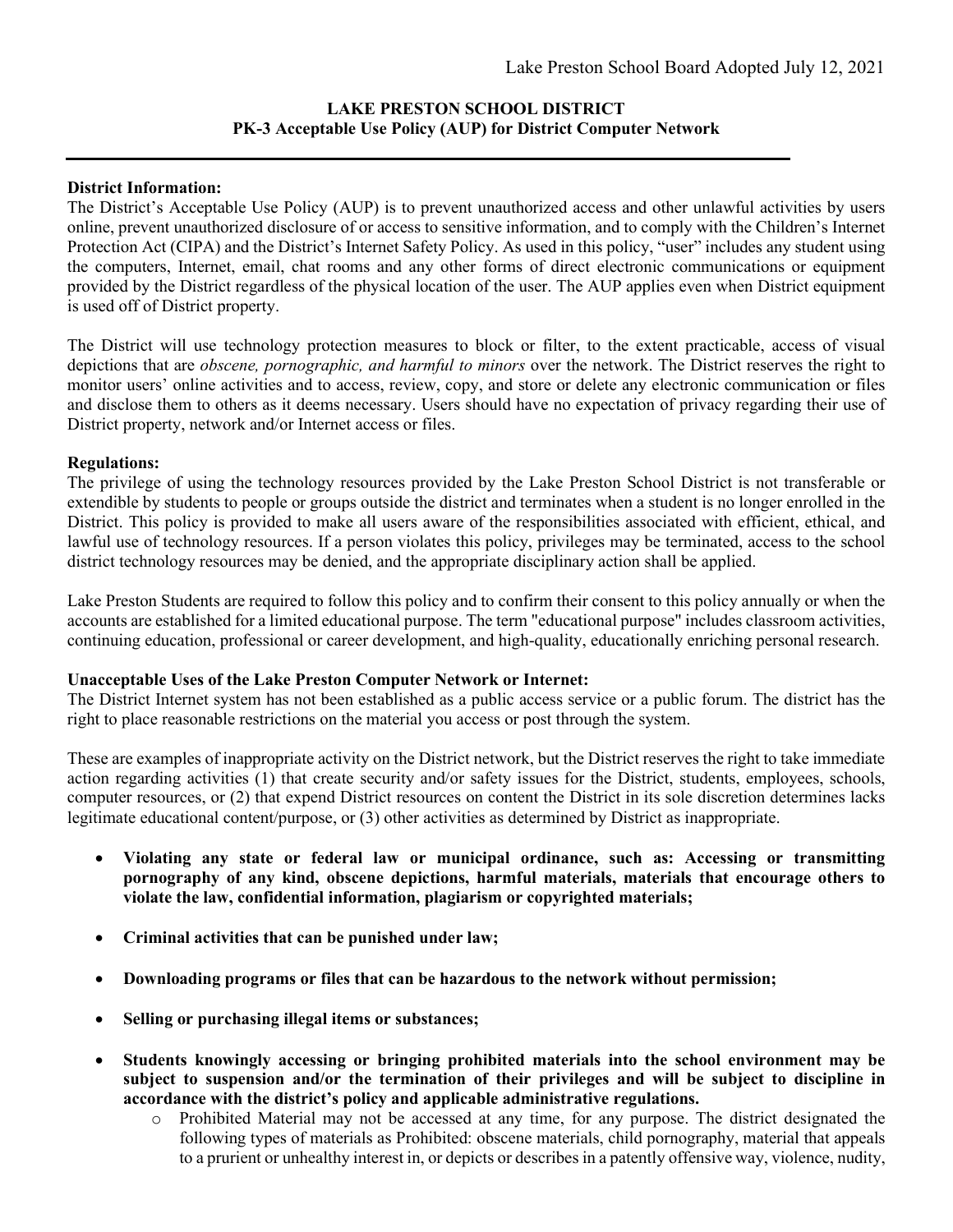sex, death, or bodily functions, material that has been designated as for "adults" only, and material that promotes or advocates illegal activities.

- **Causing harm to others or damage to their property; such as:**
	- o Using profane, abusive, or impolite language; threatening, harassing, or making damaging or false statements about others or accessing, transmitting, or downloading offensive, harassing, or disparaging materials;
	- o Deleting, copying, modifying, or forgoing other users' names, emails, files, or data; disguising one's identity, impersonating other users, or sending anonymous email:
	- o Damaging computer equipment, files, data or the network in any way, including intentionally accessing, transmitting or downloading computer viruses or other harmful files or programs, or disrupting any computer system performance;
	- o Using any District computer to pursue "hacking," internal or external to the District, or attempting to access information protected by privacy laws; or
- **Engaging in uses that jeopardize access or lead to unauthorized access into others' accounts or other computer networks, such as:**
	- o Using another's account password(s) or identifier(s);
	- o Interfering with other users' ability to access their account(s); or
- **Using the network or Internet for Commercial purposes:**
	- o Using the Internet for personal financial gain, personal advertising, and promotion; or
	- o Conducting for-profit business activities and/or engaging in non-government related fundraising or public relations activities such as solicitation for religious purposes, lobbying for personal political purposes.
- **Social Media Use:**
	- o Students may not use social media sites to publish negative remarks, videos, or pictures about faculty, students, community members, or contest rivals. Students may not publish any phone numbers, full names, email addresses or other confidential information of any students, faculty or other information for any reason.

## **Penalties for Improper Use:**

The use of a District account is a privilege, not a right, and misuse will result in the restriction or cancellation of the account. Misuse may also lead to disciplinary and/or legal action, including suspension, expulsion, or criminal prosecution by government authorities. The District will attempt to tailor any disciplinary action to the specific issues related to each violation.

Students shall be responsible for any technology costs, fees, charges, or expenses incurred under the student's account in connection with the use of the network or Internet except such costs, fees, charges, and expenses as the school district explicitly agrees to pay.

**1st Offense:** Office referral – Parent Contact with 1 day before/after school detention set by admin/parents and 1 week suspension of computer privileges.

**2nd Offense:** Office referral – Parent Contact with 3 days before/after school detention set by admin/parents and 3 weeks suspension of computer privileges. Documented within Infinite Campus and student's permanent record.

**3rd Offense:** Office referral – 1 week before/after school detention set by admin/parents and loss of computer privileges for 1 quarter (9 weeks) – parent meeting to determine course of action. Documented within Infinite Campus and student's permanent record.

Depending on the violation, student may go directly to the  $3<sup>rd</sup>$  offense consequences, and or be referred to law enforcement and may be subject to possible long term suspension or recommended expulsion from school.

## **Disclaimer:**

The District makes no guarantees about the quality of the services provided and is not responsible for any claims, losses, damages, costs, or other obligations arising from use of the network accounts. Any additional charges a user accrues due to the use of District's network are to be borne by the user. The District also denies any responsibility for the accuracy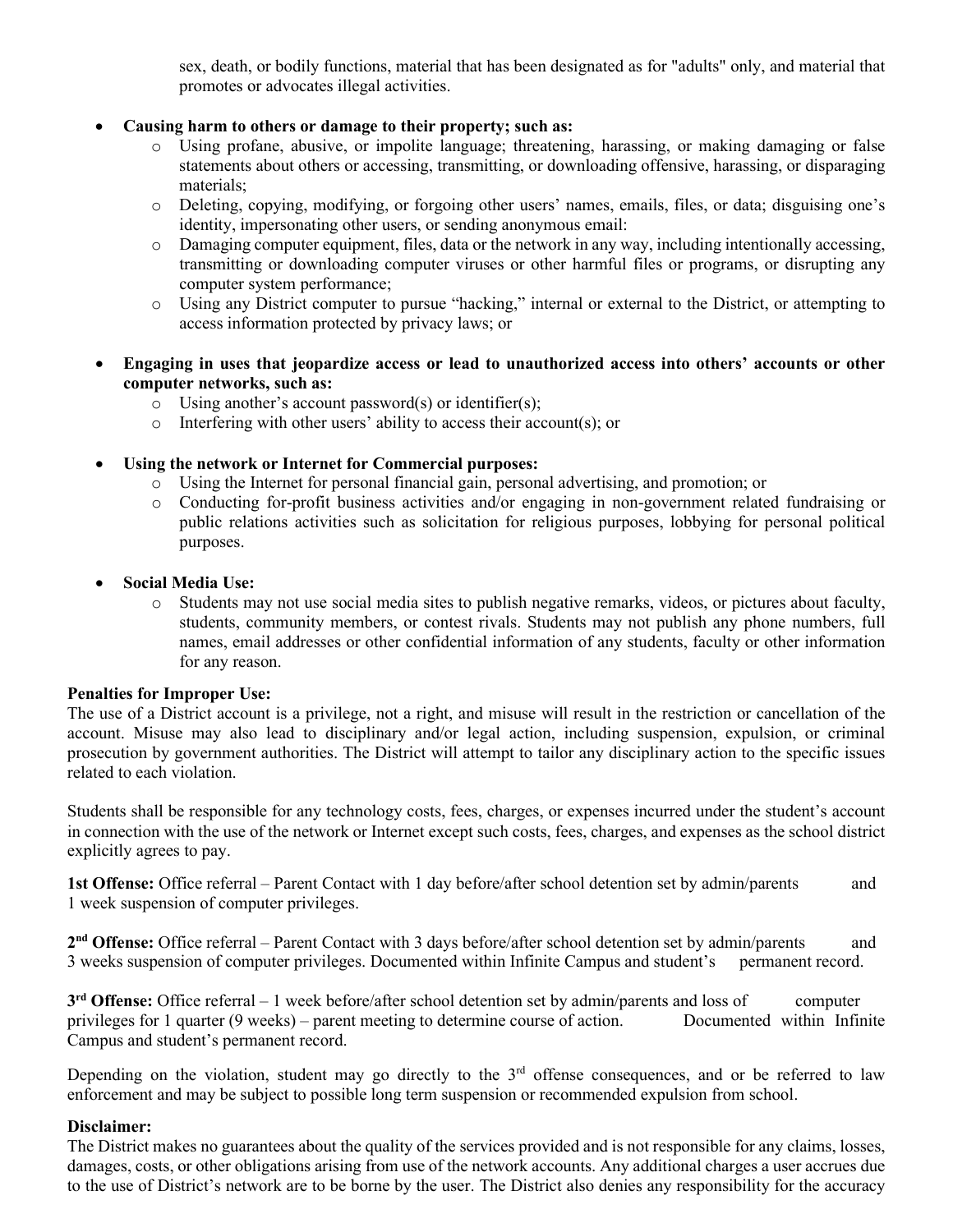or quality of the information obtained through user access. Any statement, accessible on the computer network or the Internet, is understood to be the author's individual point of view and not that of the District, its affiliates, or employees.

## **Distance Learning Section:**

The mission of the Lake Preston School District 38-3 is to provide each student with the educational foundation on which to build a successful life in a global society. To continue this mission amid the COVID-19 pandemic, the safety and wellbeing of students, staff, and community must be maintained. This challenge calls for a flexible learning approach that offers students the option of attending school in person or distance learning from home.

In response, the Lake Preston School District has put together the following technology plan, outlining standardized tools and methodologies approved by the District Technology Committee.

#### **Communication with Students and Parents**

To streamline and ensure clear communication during distance learning, central communication channels must be established between educators and students. Making announcements, information, and instructions available in a central location for all students and parents will help eliminate confusion and hassle of utilizing different communication channels based on the attendance method of each student.

#### **Communication Tools:**

- K12 Email
- Google Classroom
- Microsoft Teams
- Class DoJo
- Infinite Campus Messenger
- Phone Calls with Students/Parents

All education staff will maintain lesson plans utilizing the PlanBook account offered to them by the district. PlanBook accounts are individualized and all lesson plans are subject to change daily based on pacing guides, calendar changes, and specific needs of the students.

Course announcements may be posted centrally in the learning management system or emailed directly to student K12 email addresses. Announcements meant for parents may also be sent via email, Infinite Campus Messenger, or direct phone calls to students or parents may also happen per recommendations and standards set by the building Principals.

## **Professional Development**

The Lake Preston School District values professional development as fundamental to the success of the district because it enhances educators' professional skills and increases their knowledge of educating across various platforms. Professional Development opportunities have been developed to provide the structure and means through which educators can learn hands-on the various applications that the Technology Committee has put in place to provide the best overall in-person and distance platforms to accommodate all levels and content areas.

- August  $10^{th}$  –(Optional) PD for teaching staff; Daily Technology Tools, Verifying access to all software
- August  $12<sup>th</sup>$  –(Mandatory) PD for all staff including communications software and policy changes
- August  $12<sup>th</sup>$  –(Mandatory) PD for teaching staff; Student Management System Software changes
- August  $17<sup>th</sup>$  –(Mandatory) PD for all staff including learning changes and recommendations

## **Learning Management System**

To maintain equal learning opportunities for all students regardless of the attendance method, course content must be available both in-person and through distance learning. To best meet this need and to promote central and clear communication of course content, a learning management system shall be utilized for all classes. Students will access lecture content, assignments, quizzes, exams, and other resources through this learning management system. Course announcements, discussion questions, and other communications may also be accessible through this system.

• Google Classroom (PK-12)

## **Assignments**